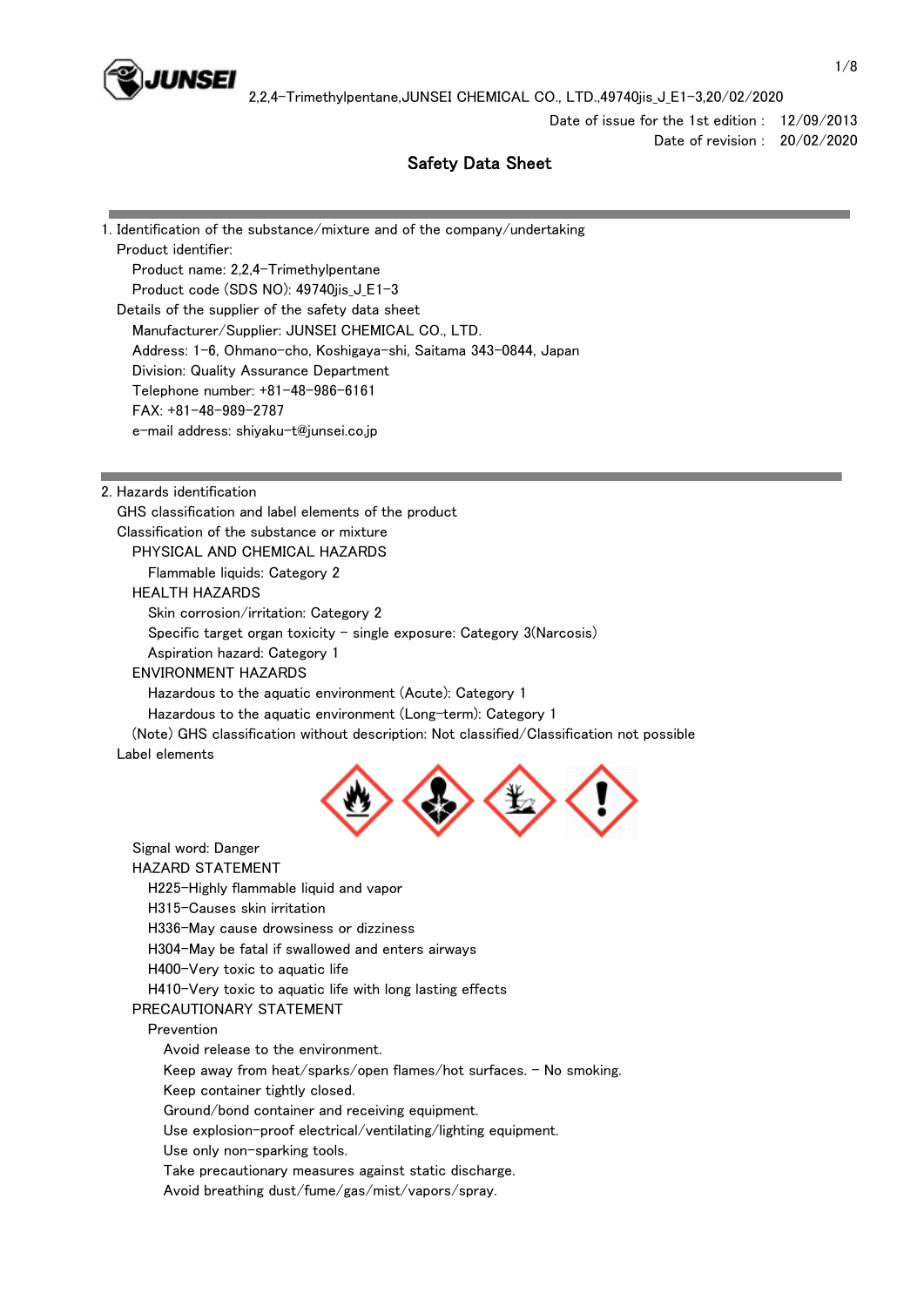

Use only outdoors or in a well-ventilated area.

Wash contaminated parts thoroughly after handling.

Wear protective gloves/protective clothing/eye protection/face protection.

### Response

In case of fire: Use appropriate media other than water for extinction.

Collect spillage.

Call a POISON CENTER or doctor/physician if you feel unwell.

IF INHALED: Remove person to fresh air and keep comfortable for breathing.

IF ON SKIN: Wash with plenty of soap and water.

IF ON SKIN (or hair): Take off immediately all contaminated clothing. Rinse skin with water/shower.

If skin irritation occurs: Get medical advice/attention.

Take off contaminated clothing and wash it before reuse.

 IF SWALLOWED: Do NOT induce vomiting. Immediately call a POISON CENTER or doctor/physician. **Storage** 

Store in a well-ventilated place. Keep container tightly closed. Keep cool.

### Disposal

Dispose of contents/container in accordance with local/national regulation.

Specific Physical and Chemical hazards

Highly flammable liquid. Vapor/air mixture may explode.

## 3. Composition/information on ingredients

Mixture/Substance selection:

Mixture

Common name, synonyms: Isooctane

 Ingredient name:2,2,4-Trimethylpentane Content (%):99.0 < Chemical formula:C8H18 Chemicals No, Japan:2-8 CAS No.:540-84-1 MW:114.23 ECNO:208-759-1

## 4. First-aid measures

 Descriptions of first-aid measures General measures Call a POISON CENTER or doctor/physician if you feel unwell. IF INHALED Remove person to fresh air and keep comfortable for breathing. Call a POISON CENTER or doctor/physician if you feel unwell. IF ON SKIN (or hair) Take off immediately all contaminated clothing. Rinse skin with water/shower. Wash with plenty of soap and water. If skin irritation or rash occurs: Get medical advice/attention. If skin irritation occurs: Get medical advice/attention. IF IN EYES Rinse cautiously with water for several minutes. Remove contact lenses, if present and easy to do. Continue rinsing. If eye irritation persists: Get medical advice/attention. IF SWALLOWED Rinse mouth. Do NOT induce vomiting. Immediately call a POISON CENTER or doctor/physician. Call a POISON CENTER or doctor/physician if you feel unwell.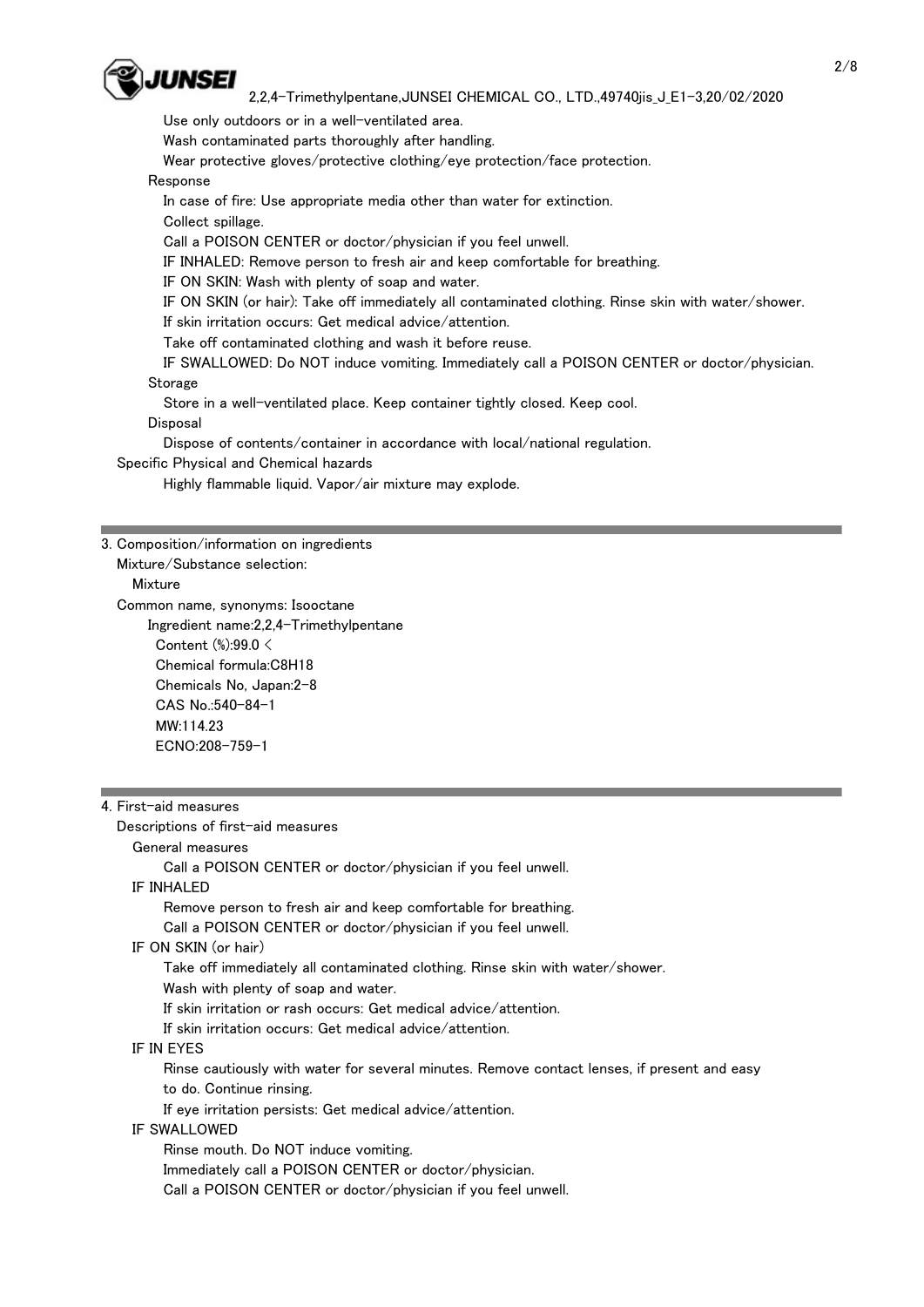

Most important symptoms and effects, both acute and delayed

(Symptoms when inhalation or ingestion)

Confusion. Dizziness. Headache. Nausea. Vomiting.

- (Symptoms when skin and/or eye contact)
	- Dry skin. Redness. Pain of the skin

# 5. Fire-fighting measures

### Extinguishing media

Suitable extinguishing media

In case of fire, use foam, dry powder, CO2 to extinguish.

 Unsuitable extinguishing media data is not available. Specific hazards arising from the substance or mixture

Containers may explode when heated.

Fire may produce irritating, corrosive and/or toxic gases.

Runoff from fire control or dilution water may cause pollution.

## Advice for firefighters

Specific fire-fighting measures

Evacuate non-essential personnel to safe area.

Cool container with water spray.

Combat fire from a sheltered position.

Special protective equipment and precautions for fire-fighters

Wear fire/flame resistant/retardant clothing.

Wear protective gloves/protective clothing/eye protection/face protection.

 Firefighters should wear self-contained breathing apparatus with full face peace operated positive pressure mode.

# 6. Accidental release measures

Personnel precautions, protective equipment and emergency procedures

Keep unauthorized personnel away.

 In case of contact with substance, immediately flush skin or eyes with running water for at least 20 minutes.

Ventilate area until material pick up is complete.

Wear proper protective equipment.

PUBLIC SAFTY: Ventilate closed spaces before entering.

# Environmental precautions

Runoff to sewer may create fire or explosion hazard.

Vapor explosion hazard indoors, outdoors or in sewers.

Avoid release to headsprings, rivers, lakes, ocean and groundwater.

# Methods and materials for containment and cleaning up

 Absorb spill with inert material (dry sand, earth, et al), then place in a chemical waste container. Use clean non-sparking tools to collect absorbed material.

All equipment used when handling the product must be grounded.

# Preventive measures for secondary accident

Collect spillage.

Stop leak if you can do it without risk.

ELIMINATE all ignition sources (no smoking, flares, sparks or flames in immediate area).

Prevent entry into waterways, sewers, basements or confined areas.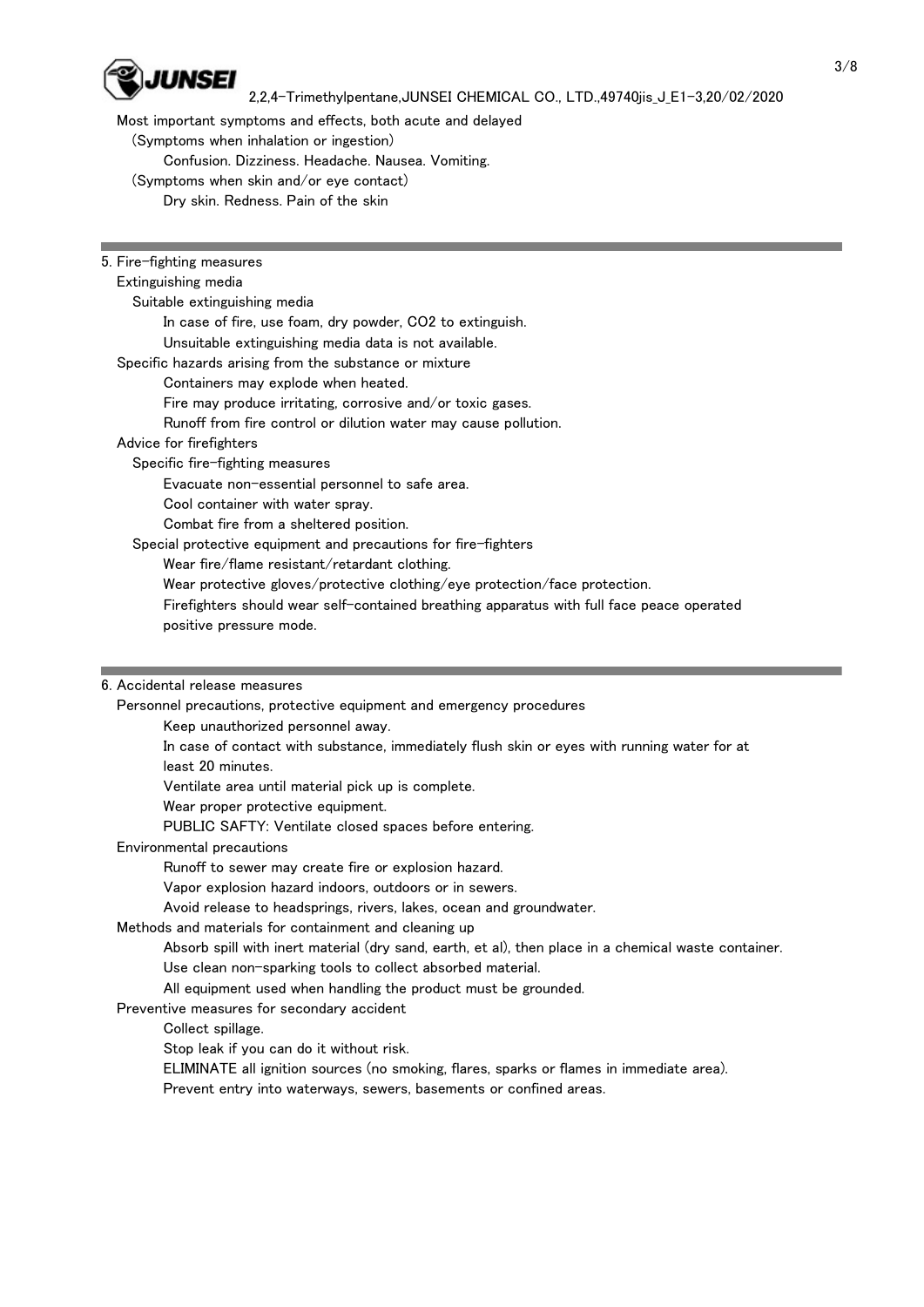| 7. Handling and storage                                                    |  |
|----------------------------------------------------------------------------|--|
| Precautions for safe handling                                              |  |
| Preventive measures                                                        |  |
| (Exposure Control for handling personnel)                                  |  |
| Avoid breathing dust/fume/gas/mist/vapors/spray.                           |  |
| (Protective measures against fire and explosion)                           |  |
| Keep away from heat/sparks/open flames/hot surfaces. - No smoking.         |  |
| Ground/bond container and receiving equipment.                             |  |
| Use explosion-proof electrical/ventilating/lighting equipment.             |  |
| Use only non-sparking tools.                                               |  |
| Take precautionary measures against static discharge.                      |  |
| (Exhaust/ventilator)                                                       |  |
| Exhaust/ventilator should be available.                                    |  |
| (Safety treatments)                                                        |  |
| Avoid contact with skin.                                                   |  |
| Avoid contact with eyes.                                                   |  |
| Safety Measures                                                            |  |
| Use only outdoors or in a well-ventilated area.                            |  |
| Wear protective gloves/protective clothing/eye protection/face protection. |  |
| Use personal protective equipment as required.                             |  |
| When using do not eat, drink or smoke.                                     |  |
| Any incompatibilities                                                      |  |
| Strong oxidizing agents should not be mixed with the chemicals.            |  |
| Advice on general occupational hygiene                                     |  |
| Wash contaminated parts thoroughly after handling.                         |  |
| Take off contaminated clothing and wash it before reuse.                   |  |
| Storage                                                                    |  |
| Conditions for safe storage                                                |  |
| Store in a well-ventilated place. Keep container tightly closed.           |  |
| Keep cool. Protect from sunlight.                                          |  |
| Container and packaging materials for safe handling data is not available. |  |
|                                                                            |  |
| 8. Exposure controls/personal protection                                   |  |
| Control parameters                                                         |  |
| Control value in MHLW is not available.                                    |  |
| Adopted value                                                              |  |
| Adopted value in JSOH is not available.                                    |  |
| ACGIH(1979) TWA: 300ppm (URT irr)                                          |  |
| OSHA-PEL                                                                   |  |
| TWA: 500ppm, 2350mg/m3                                                     |  |
| NIOSH-REL                                                                  |  |
| TWA: 75ppm; STEL: 385ppm [15-min]                                          |  |
| Exposure controls                                                          |  |
| Appropriate engineering controls                                           |  |
| Do not use in areas without adequate ventilation.                          |  |
| Eye wash station should be available.                                      |  |
| Washing facilities should be available.                                    |  |
| Individual protection measures                                             |  |
|                                                                            |  |

Respiratory protection

Wear respiratory protection.

Wear positive pressure self-contained breathing apparatus (SCBA).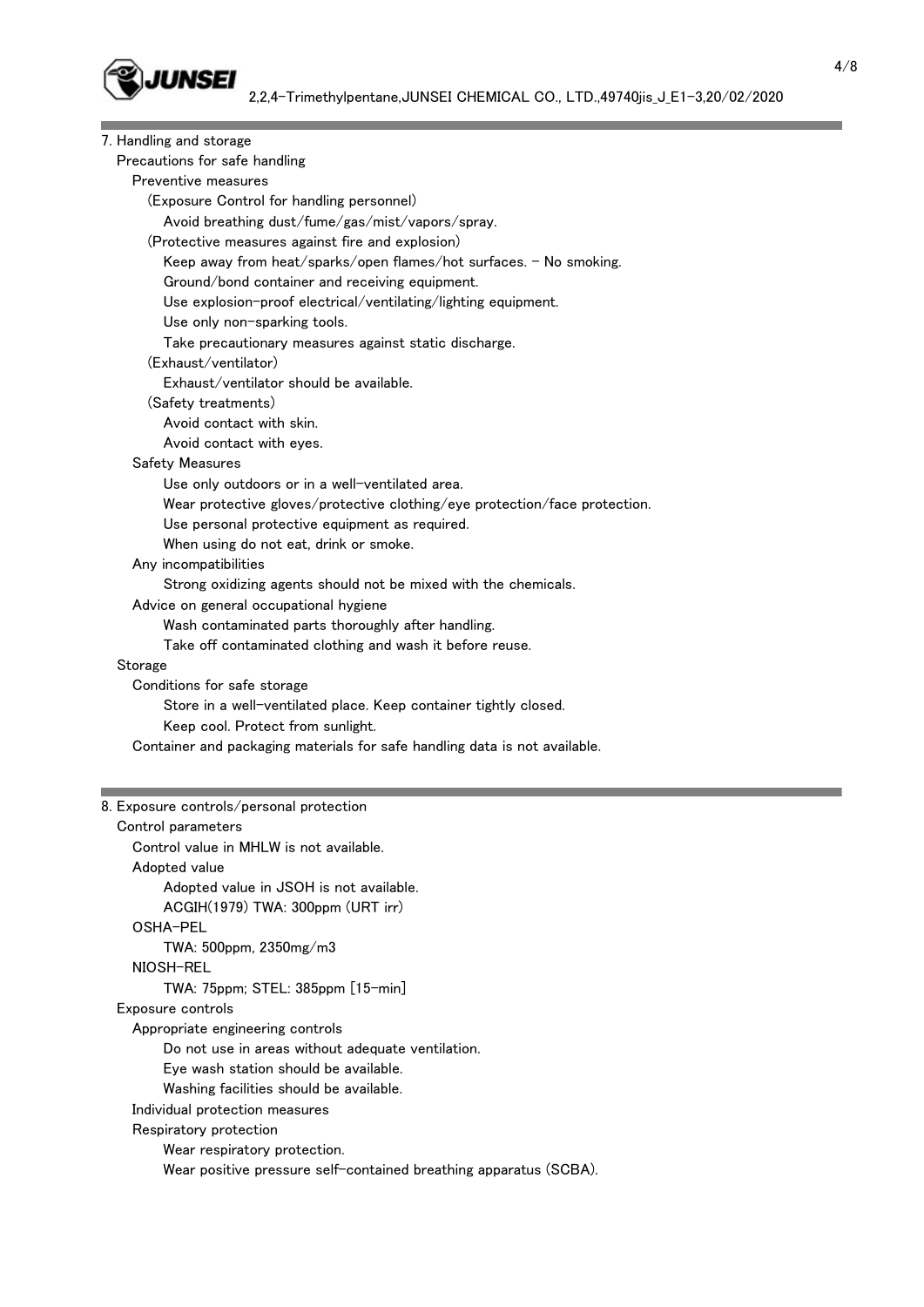

#### Hand protection

Wear protective gloves. Recommended material(s): nitrile, viton

Consult with your glove and/or personnel equipment manufacturer for selection of

appropriate compatible materials.

Eye protection

Wear safety glasses with side-shields.

Wear eye/face protection.

Skin and body protection

Wear impervious clothing and boots in case of repeated or prolonged treatment.

### 9. Physical and Chemical Properties

Information on basic physical and chemical properties

Physical state: Liquid

Color: Colorless

Odor: Characteristic odor

Odor threshold data is not available.

pH data is not available.

Boiling point or initial boiling point: 99℃

Boiling range data is not available.

Evaporation rate data is not available.

Melting point/Freezing point: -107℃

Decomposition temperature data is not available.

Flammability (gases, liquids and solids): Ignitable

Flash point: (O.C.) 4.5℃

Auto-ignition temperature: 417℃

Critical temperature data is not available.

Lower and upper explosion limit/flammability limit:

Lower explosion limit: 1.1 vol %

Upper explosion limit: 6.0 vol %

Vapor pressure: 5.1 kPa (20℃)

Vapor density data is not available.

VOC data is not available.

Relative vapor density (Air=1): 3.9

Relative density of the Vapor/air - mixture at  $20^{\circ}$ C (Air = 1) data is not available.

Density and/or relative density: 0.6914(20℃/4℃)

Dynamic viscosity: 0.5mPas(20℃)

Kinematic viscosity data is not available.

Solubility:

Solubility in water: Insoluble

Solubility in solvent: Soluble in ethanol, diethyl ether.

n-Octanol/water partition coefficient data is not available.

No Particle characteristics data is not available.

### 10. Stability and Reactivity

Reactivity data is not available.

Chemical stability

Stable under normal storage/handling conditions.

Highly flammable.

Possibility of hazardous reactions

The vapour is heavier than air and may travel along the ground; distant ignition possible.

As a result of flow, agitation, etc., electrostatic charges can be generated.

Heating may cause violent combustion or explosion.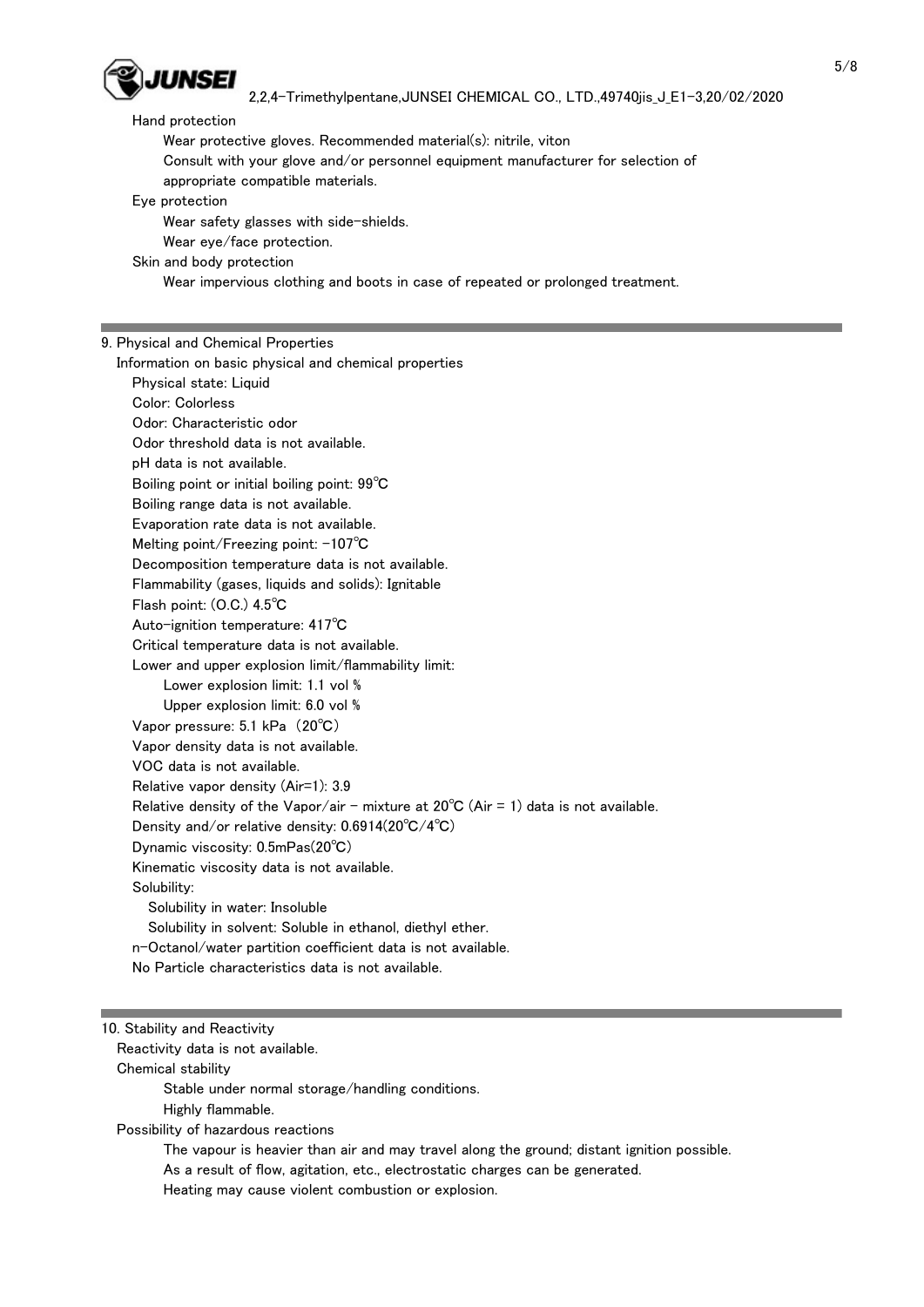

 Reacts with strong oxidants. Conditions to avoid Contact with incompatible materials. Open flames. Heat. Sparks. Incompatible materials Strong oxidizing agents Hazardous decomposition products Carbon oxides 11. Toxicological Information Information on toxicological effects Acute toxicity Acute toxicity (Oral), Product rat LD50 >5g/kg (SIDS, 2010; Supplier's data/information) Acute toxicity (Dermal), Product rabbit LD50 >3160 mg/kg (SIDS, 2010) Acute toxicity (Gases inhalation), Product rat LC50 =33.52mg/L/4hr (SIDS, 2010; Supplier's data/information) Irritant properties Skin corrosion/irritation (C7-C9 Aliphatic Hydrocarbon Solvents) moderate skin irritation at high concentrations (SIDS, 2010) Serious eye damage/irritation (C7-C9 Aliphatic Hydrocarbon Solvents) rabbits : No eye irritation (SIDS, 2010) Allergenic and sensitizing effects data is not available. Mutagenic effects data is not available. **Carcinogenicity**  EPA-I; "Inadequate Information to Assess Carcinogenic Potencial"(2005 Reproductive toxicity data is not available. STOT STOT-single exposure [cat.3 (drow./dizz.)] EU CLP : H336 STOT-repeated exposure data is not available. Aspiration hazard [cat.1] May be fatal if swallowed and enters airways.(Supplier's data/information) EU CLP : H336 12. Ecological Information **Ecotoxicity**  Aquatic toxicity H400-Very toxic to aquatic life H410-Very toxic to aquatic life with long lasting effects Aquatic acute toxicity component(s) data Crustacea(Daphnia magna) LC50=0.98mg/L/48hr (SIDS, 2010; Supplier's data/information)) Aquatic chronic toxicity component(s) data Crustacea(Daphnia magna) NOEC=0.17mg/L/21day (Supplier's data/information) Water solubility none (ICSC, 1999) Persistence and degradability BOD\_Degradation : 0% (Registered chemicals data check & review, Japan)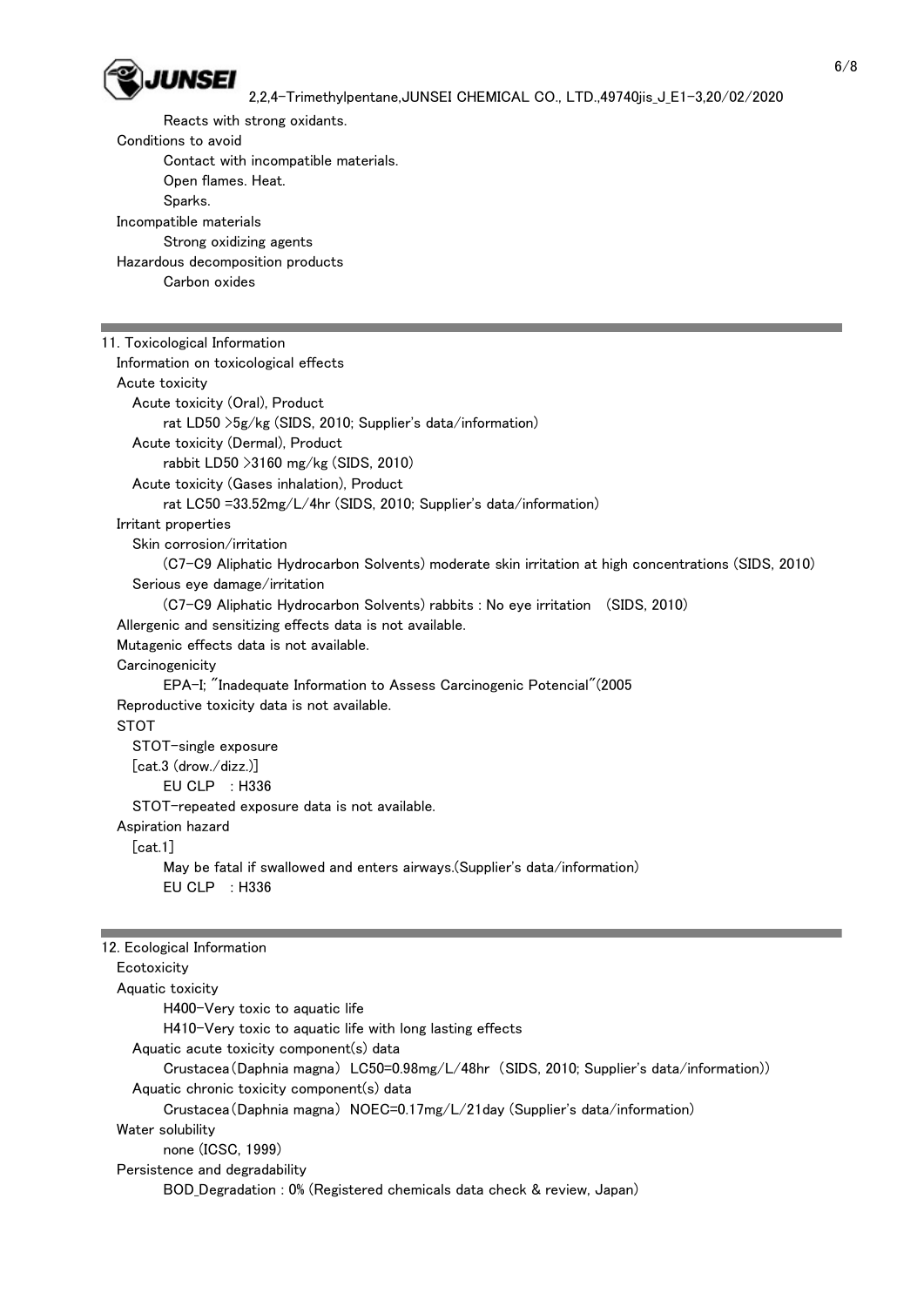

Bioaccumulative potential

BCF(conc. : 1 ug/L)=520 (Registered chemicals data check & review, Japan);

BCF(conc. : 10 ug/L)=540 (Registered chemicals data check & review, Japan)

Mobility in soil data is not available.

Ozone depleting chemical data is not available.

13. Disposal considerations

 Description of waste residues and information on their safe handling and methods of disposal, including the disposal of any contaminated packaging Waste treatment methods

Avoid release to the environment  $(-$  if this is not the intended use).

Dispose of contents/container in accordance with local/national regulation.

### 14. Transport Information

 UN No., UN CLASS UN No.: 1262 Proper Shipping Name : OCTANES Class or division : 3 Packing group : II ERG GUIDE No.: 128 IMDG Code (International Maritime Dangerous Goods Regulations) UN No.: 1262 Proper Shipping Name : OCTANES Class or division : 3 Packing group : II IATA Dangerous Goods Regulations UN No.: 1262 Proper Shipping Name : OCTANES Class or division : 3 Hazard labels : Flamm.liquid Packing group : II Environmental hazards MARPOL Annex III - Prevention of pollution by harmful substances Marine pollutants (yes/no) : yes

15. Regulatory Information

 Safety, health and environmental regulations/legislation specific for the substance or mixture Environmental hazards MARPOL Annex  $V$  - Prevention of pollution by garbage discharge Hazardous to the aquatic environment  $-$  acute hazard: cat.1 2,2,4-Trimethylpentane Hazardous to the aquatic environment  $-$  long-term hazard: cat.1, 2 2,2,4-Trimethylpentane Basel law, Japan 2,2,4-Trimethylpentane US major regulations Chemicals listed in TSCA Inventory 2,2,4-Trimethylpentane Other regulatory information We are not able to check up the regulatory information with regard to the substances in your country or region, therefore, we request this matter would be filled by your